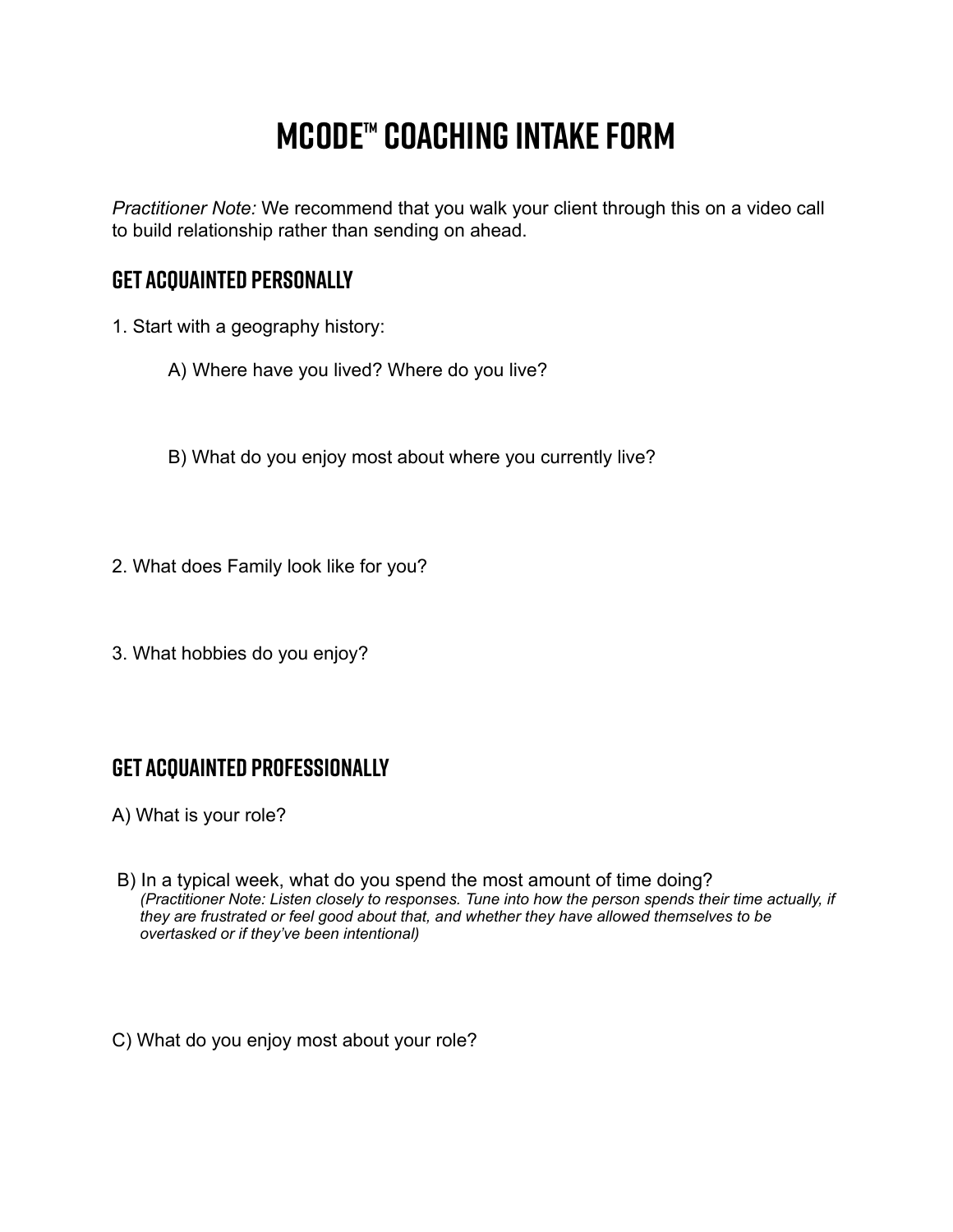D) What do you dread about your role?

On a scale of 1-10 (10 is high), rate the quality of your life in these areas. *Practitioner Note: This isn't designed for discussion, rather for your awareness. Once you get through the list, you can certainly poke on one or two.*

```
Amount of Stress [ ]
Satisfaction In Your Role [ ]
Physical Health [ ]
Work Culture [ ]
People on Your Team [ ]
Where You Live [ ]
Living Out Your Purpose [ ]
```
### **Establish Coaching Clarity**

Priority Things to Work on in Coaching

**90 DAY**

#### **1-Year**

What are the biggest changes you would like to see during our coaching engagement?

What do you see as the obstacles keeping you from achieving those changes?

What one major goal would you want to accomplish in the next 12 months?